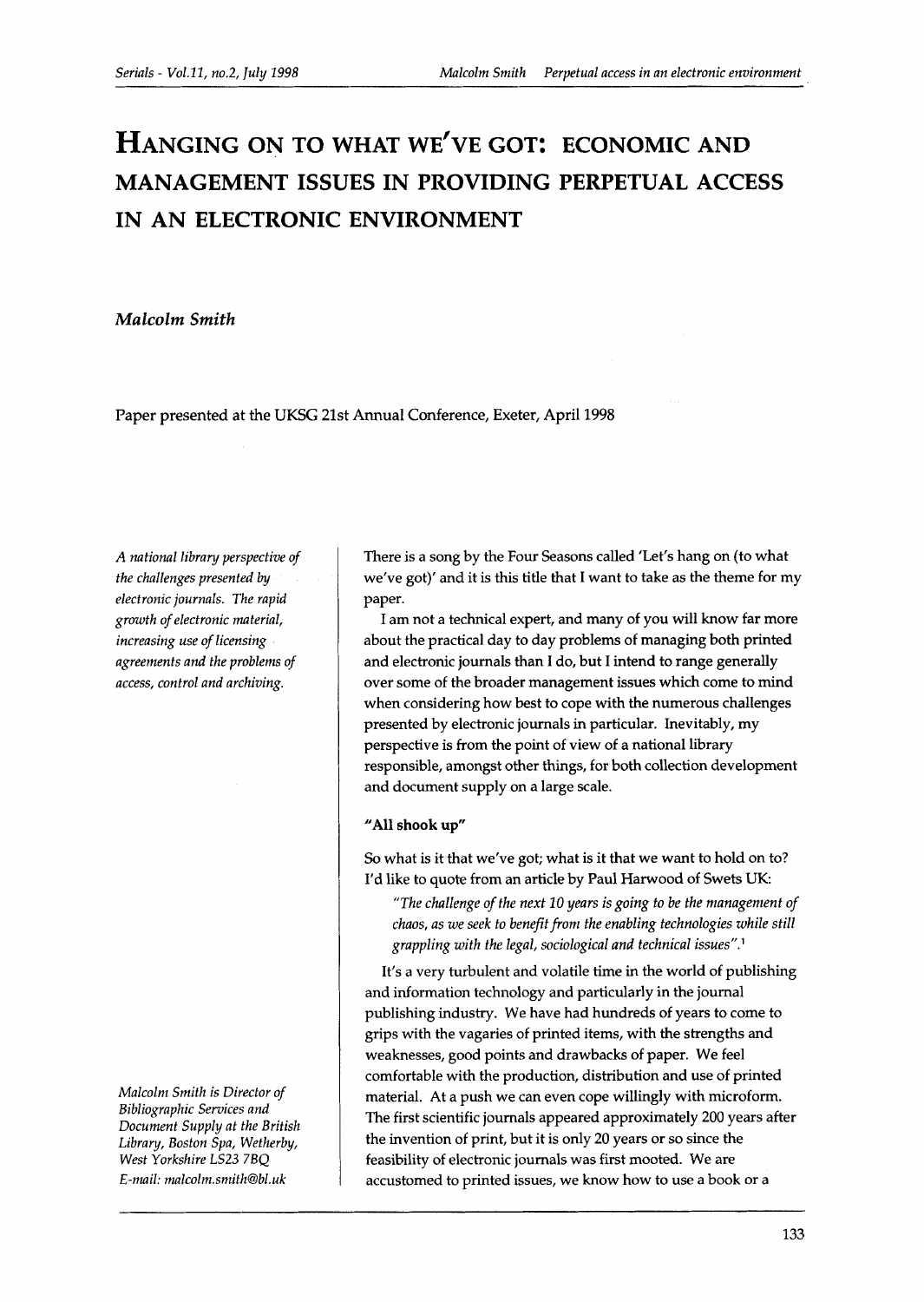serial, we know what sort of information a journal issue will contain and we as readers and librarians are experienced at browsing, sifting and extracting what is necessary for our information needs.

#### "Multiplication - that's the name **of** the game"

The lives of all of us have been affected by the arrival of the computer, both at home and at work. Within the library environment the management of journals collections is being transformed. Keeping track of the numbers of electronic journals is difficult, since the situation seems to change daily. The first edition in 1991 of the *ARL Directo* y *of Electronic Journals, Newsletters and Acadenlic Discussion Lists* contained 110 electronic journals and newsletters. By the 7th edition in 1997 the Directory included over 7000 entries in total -journals, newsletters and professional econferences, all accessible via the Internet. Of this 7000, there are 3400 serial titles, twice as many as in the 6th edition. Of the 1465 categorised as e-journals, 1002 are peer-reviewed and 708 charge in some way for access. (In the 1996 edition, 47 journals were peer reviewed and 168 were only available on a fee basis.) Scientific journals constitute the greatest number of entries in the journals section (29%) with 14% categorised as arts and humanities titles and 28% in the social sciences. Another source of information is the *Newlour Archive.* Although many electronic titles refer to newsletters, hobby magazines or electronic versions of established print journals, we are increasingly seeing the arrival on the scene of solid peer reviewed academic research level titles which have never been produced in a printed version. Two of the earliest and best known are *Psycoloquy,*  published by the American Psychological Association and the *Online Journal of Current Clinical Trials.* 

It is clear that new journals are now being published in electronic format to an increasing extent, as a mainstream alternative to paper. Publishers are hurrying to convert their print journals to electronic form. New pricing formulae are being developed and new terms and conditions of use are being proposed. In addition the nature of access to information is changing rapidly with the emergence of the Internet and the **WWW.** It's a mad scramble and both end-users and intermediaries are struggling to keep up.

# **"Keep** on running"

Those actively involved with the provision of information are having to run to keep pace with a dynamic, ever-changing world picture. The phrase 'electronic journal' itself covers a wide range of material, from scholarly journals through popular magazines and newsletters to newspapers. We are faced with electronic-only items, electronic versions of titles which were previously produced on paper, and simultaneous production of both printed and electronic versions (parallel publishing). The medium of transmission can be CD-ROM, online, or via networks. Some can be loaded onto a campus or site computer, while others are accessed remotely. In terms of price, they can be free, subscription-based, per use based or licensed for access.

#### *Licences*

Chief among the new challenges facing libraries and information providers is the crafting of agreements with the owners of digital information that adequately ensure that libraries are able to continue to serve the needs of their users in a comprehensive and timely manner. Agreements covering the acquisition and maintenance of traditional paper collections are inadequate in the digital context. In general, digital material is not purchased from the provider, but licensed by the library from the provider. As many librarians responsible for collections know only too well, licensing agreements are often complex and lengthy documents, filled with unfamiliar terminology, with which staff have to be trained to cope. One of the real problems faced by libraries is that publishers' licences and pricing structures can be varied - differing between site, region and library type - and involve a fair amount of staff resource in understanding and then monitoring their implementation. As yet there would appear to be little consistency between publishers, although there has been some work on the drafting of a model licence. A combined JISC/Publishers Association Working Party has come up with a proposed version of an 'umbrella' model licence for use in the UK academic community, covering electronic materials, which individual publishers could employ. It is a generic tool intended to cover different products and different types of use,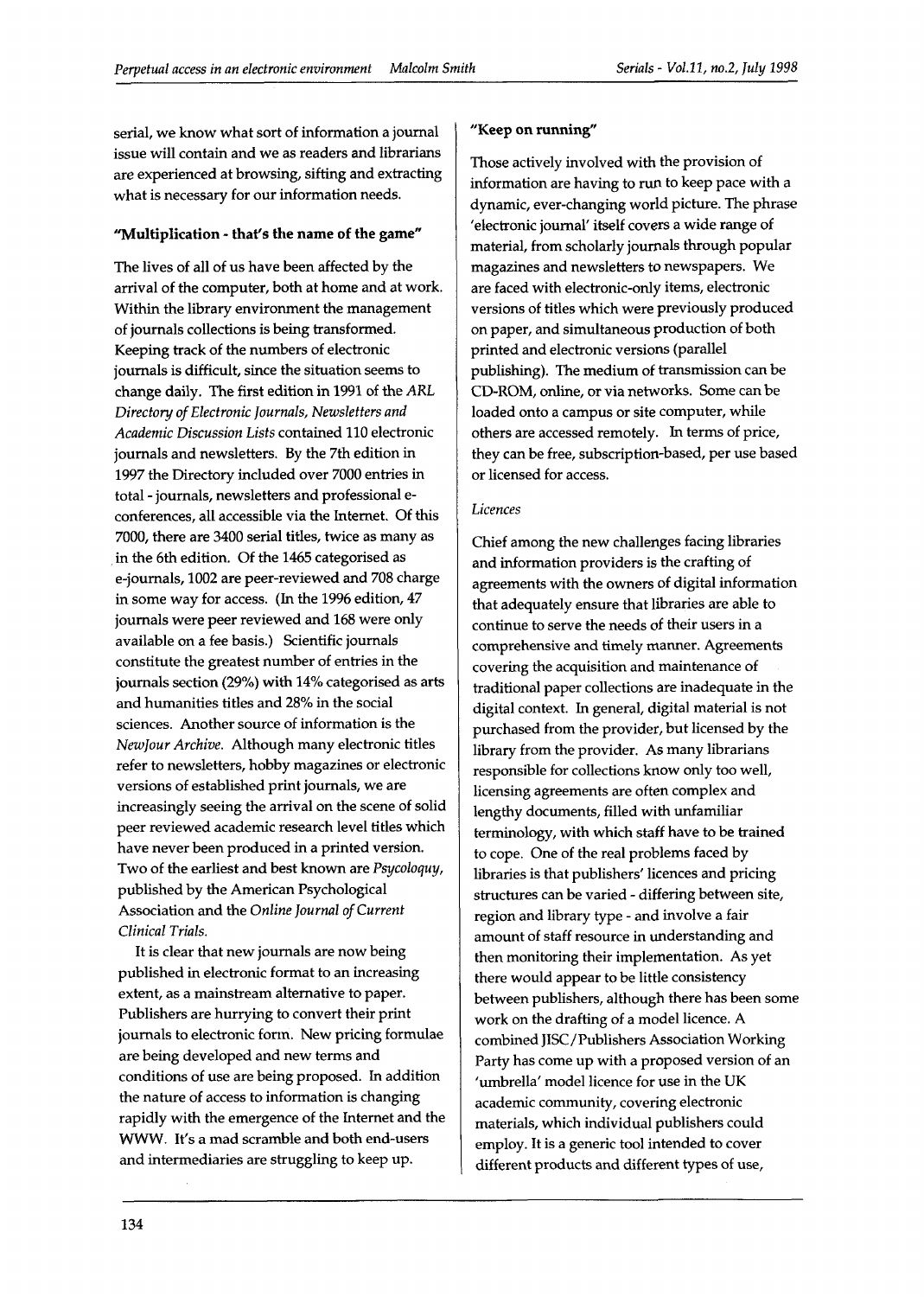leaving a limited number of commercial issues to be added by different suppliers. Its reference is:

http: / /www.ukoln.ac.uk/services/elib/ papers/ pa/

When faced with such documents, many librarians feel the need for guidance. For practical advice about coping with licence agreements, I would refer you to an extremely useful Web site, run by Yale University Library, and called 'Liblicense'.

http: / /www.library.yale.edu/-llicense/ index/shtml

At this site you will find an 'Analysis of Licensing Agreements for Digital Information', a collection of terms usually found in licensing agreements, together with a discussion of the pros and cons of specific language in such agreements, plus examples of provisions that are unduly burdensome or which do not adequately reflect the needs of libraries in providing digital information to their users. The explanations and advice are couched in plain English and are eminently useful.

#### *Points to consider*

Provisions describing authorised uses and users of licensed digital information are the core of such agreements. They set out who may access the information, when users may access it, and what they can do with it. These are important issues to keep in mind when negotiating usage provisions. Limitations on the library's or its users' rights to copy portions of licensed material are particularly troublesome. It is unwise to agree to limit uses that the library is normally expected to accommodate.

As mentioned above, most libraries now have many licence agreements, each with differing termination dates. Unless procedures are developed to track termination dates and automatic renewal provisions, libraries are likely to end up with unwanted renewals. The best strategy is to modify the proposed agreement to require the owner of the digital information to give notice of impending renewal dates.

Many existing licences contain clauses that allow for almost immediate termination of the contract by the information provider if there is a breach of usage conditions by a user of the library. Any clauses that allow this to happen should be

avoided - many libraries have little control over their patrons, and moreover, these library users are not parties to the agreement. It is unwise to allow the actions of third parties not under the licensee's control to determine the library's access to materials. A phrase such as "The licensee will take reasonable steps to inform its users of licensor's restrictions on their use of the licensed product" is much more realistic.

Monitoring use is another contentious area. The providers of digital information often want assurances that their materials will be accessed and used only in accordance with the terms of the agreement. They may also want libraries to collect data on users and usage. Libraries should agree only to implement reasonable checking procedures. Monitoring use raises fundamental concerns about infringing users' rights to privacy. In addition, such monitoring can be expensive in terms of hardware and software, plus the time to review and analyse the data collected. Great care should be taken before agreeing to any such requirements.

## **NESLI**

Licence schemes are not all bad, however, and the original Pilot Site Licence Lnitiative in the academic community went a long way towards introducing an acceptance of electronic journals in the university environment. Phase 2 of the national site licence, known as NESLI, is due to go live from January 1999, to run for **3** years, sponsored by JISC. In contrast to phase **1,** there will be no top-slicing of funding council budgets with NESLI. The aim of the project is to operate on standard commercial principles, with universities purchasing electronic journals as a large consortium. One predicted advantage of this second phase is that an intermediary, the so-called Managing Agent, will act as an interface for dealing with multi-publisher deals, licences, access terms and security. Licensing terms will be standardised as far as possible, which can only be good news for librarians. As yet, we do not know which publishers will be participating in NESLI, but several UK-based publishers have already expressed interest in being involved.

One important issue that has already arisen in the academic world is the accessibility of electronic materials to students studying in a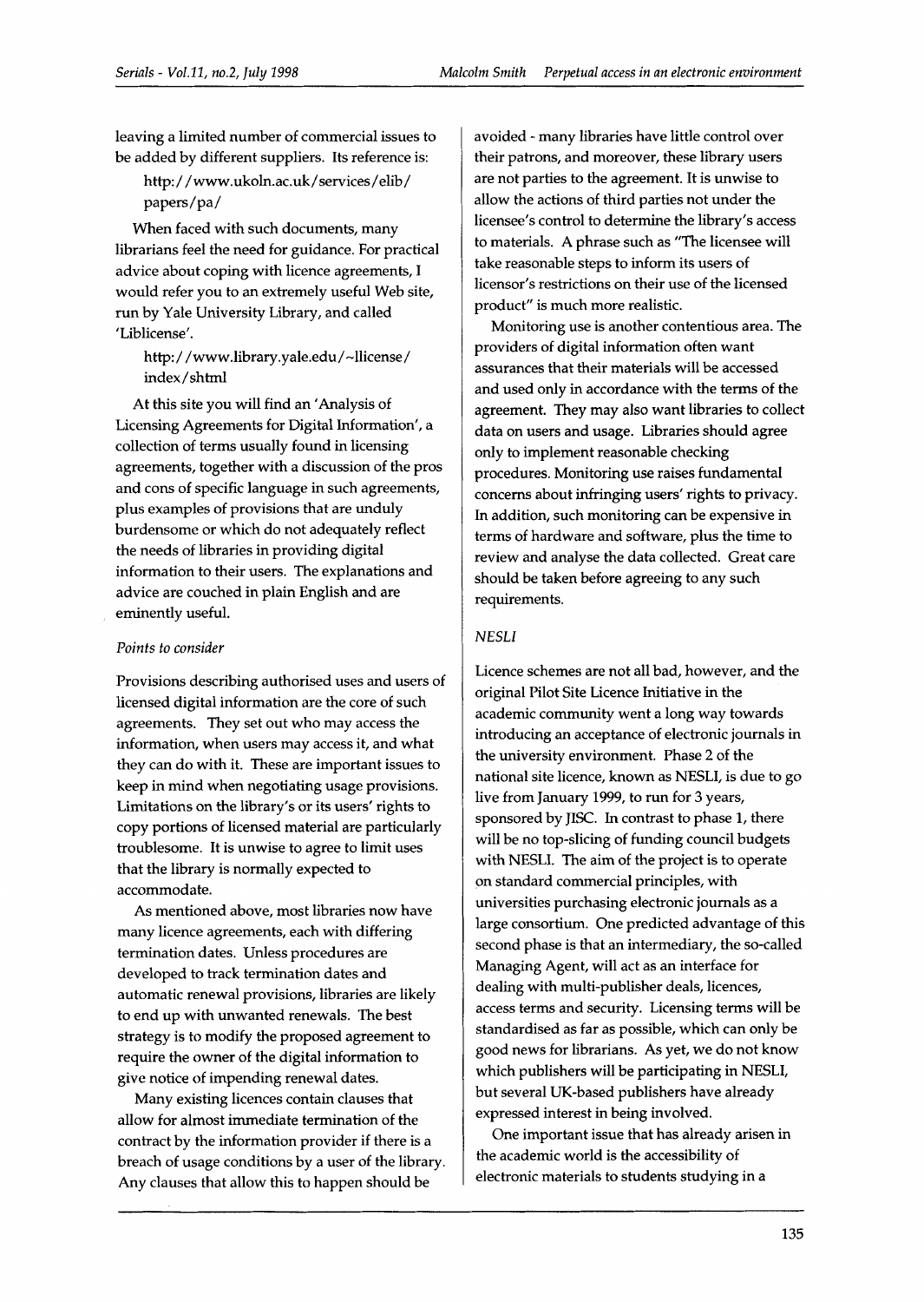university library different from the one at which they are registered, during their vacations. Undergraduate and postgraduate students following taught courses at UK and Irish universities are normally granted reference use of other university libraries free of charge during the vacations of the host university, but such a scheme does not apply to access to electronic sources of information. As students come to rely more and more on such electronic tools, they will increasingly feel disadvantaged in their studies during vacation. This is an issue which SCONUL is tackling.

#### *The BL experience*

The British Library has currently signed agreements with 16 publisher groups, covering more than 3000 journal titles, to enable us to store these titles (although we are not yet doing so), and transmit items electronically from them. As a result of close bargaining and the commitment of a large amount of staff time to this undertaking, most of the licences signed are fairly similar. It is detailed, painstaking work.

## **"Can't get used to losing you"**

One major and obvious difference between printed journals and electronic journals as far as libraries are concerned is that in the electronic situation there is nothing tangible (except for hand held electronic items) to put on library shelves and to keep for posterity, particularly when a subscription to a title has been cancelled for some reason. The need for less space is clearly advantageous in terms of accommodation requirements but the loss of access to past issues is patently not in researchers' or librarians' interests. Once selected and paid for, paper issues are ours for keeps, provided that they are suitably well cared for and preserved. Publishers do not come along with large removals vans to take away our back issues just because we have ceased subscribing currently to particular titles. Yet the equivalent is what is presently happening with some publishers of electronic journals. In spite of having paid an annual subscription for many years, librarians can no longer assume access or ownership in perpetuity. The cancellation of a subscription closes the door to access to past years' issues in the electronic environment. The leasing

relationship does not guarantee access to materials previously subscribed to.

There are however some more library friendly approaches developing. **A** recent example is that of the American Meteorological Society which in its terms of agreement document states "Upon termination for non-renewal of a subscription, [the] subscribing institution may continue to use and access those journals to which it previously subscribed, subject to the terms and conditions contained herein. In the event that AMS determines that it will no longer provide the journals over the WWW, AMS may provide [the] subscribing institution with access to said subscribed journals in another searchable media format selected by AMS at its sole option".

So the situation, although complex to manage, does appear to be becoming slightly more reasonable from the point of view of the librarian, although there are still far too many restrictive, and over priced offers around, and there are still many battles ahead. Very few of the electronic publishing initiatives to date has resulted in significant savings for libraries. Those publishers offering electronic and print subscriptions tend to sell them for a 'bundled' price, usually in the order of 10-30% over the price of the printed version alone. Libraries are reluctant to give up their paper subscriptions and are purchasing (when they can afford to) electronic versions in addition to the paper copies and are actually spending more at a time when acquisitions budgets continue to be severely squeezed.

When it comes to making electronic journals available to users in the workplace, librarians are frequently being asked for the passwords needed to access specific titles, a continuing drain on staff time. Librarians are not happy at having to impose restrictions on who can and cannot make use of electronic material in their libraries, which, if it were in paper format, would be open to all. Indeed, librarians are often not able to impose restrictions - such a step is frequently running counter to the desire to open up libraries beyond the barriers of institutional membership. Trying to identify and then control members of a legitimate user community, whether by password and ID or with IP filtering is cumbersome. Such a role sits uncomfortably alongside the more traditional function of open communicator and facilitator of information.